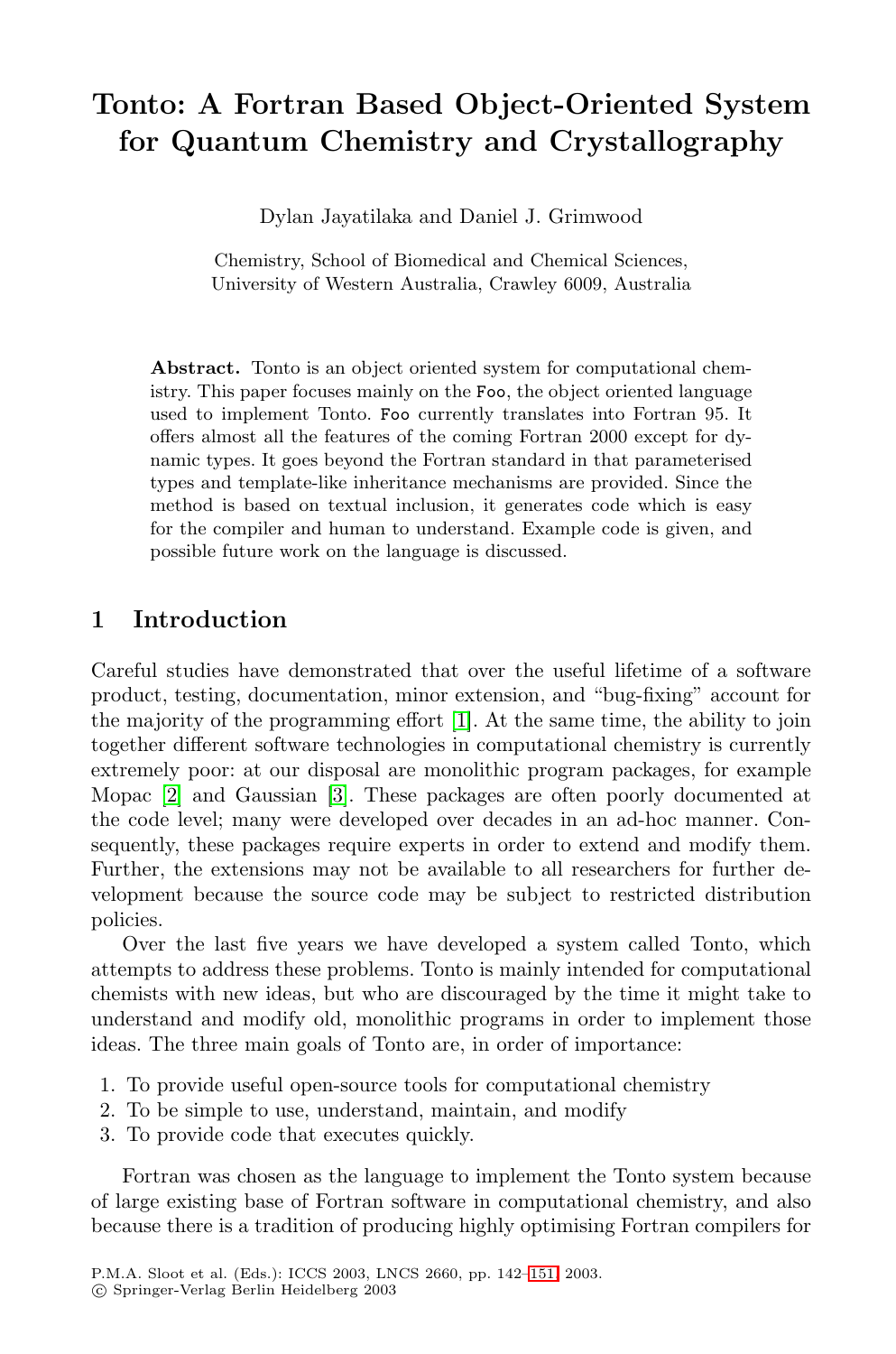numerical applications. At the same time, however, it was difficult to ignore the general consensus in the software engineering community that object oriented programming techniques form the best basis for developing well structured and modular code—the kind of structured code that can be easily modified and joined, as required to solve modeling problems in chemistry. Although Fortran 95 is an object oriented language, there are significant deficiencies. That is why it was decided to develop a new dialect of Fortran 95 which more fully supports object orientation. We call the resulting language Foo, which stands for object oriented Fortran in reverse (since true polymorphic object orientation is not really possible in Fortran just yet). The Foo language forms the central part of the Tonto system.

We are not able to discuss all aspects of the Tonto system in this article. Instead, we focus on a description of the Foo language and its features, especially its object oriented features. Some of the object-oriented aspects of Foo have been separately implemented in Fortran 90 [\[4,5,6,7](#page-8-0)[,8,9,10,11,12,13,14\]](#page-9-0), for example, the use of the self type [\[11\]](#page-9-0), template inheritance using textual replacement [\[13,](#page-9-0) [14\]](#page-9-0), and the passing of data and functions together [\[5\]](#page-8-0). We give some examples of the code written in Foo, together with its translation into Fortran 95, and output. Our conclusions and outlook for the system are given at the end.

#### **2 The** Foo **Preprocessor**

The Foo language is currently implemented as a perl script which translates into standard Fortran 95. Since the Foo language is almost identical to Fortran at the expression level, it can be viewed as a dialect of Fortran.

The use of preprocessors to implement object oriented languages is not new. For example, the first implementation of  $C++$  was as a preprocessor translating into C [\[15\]](#page-9-0). For object oriented styles, preprocessing is particularly useful for incorporating parameterised types into languages that only support the static specification of type parameters [\[16\]](#page-9-0).

The syntax of the Foo language is similar to that of Python, Eiffel and Sather [\[1\]](#page-8-0). The most important syntactic element of Foo is the use of "dot notation". In this notation, a dot "." expands into the Fortran 95 "%" type separator symbol if the symbol after the dot refers to a component of the derived type of the object, otherwise into a procedure call. By using this notation, it is possible for the programmer to "hide" the detailed implementation of a type (and hence a module) from a casual user in the sense that a user need not worry about whether a particular element is a procedure or a derived type component.

There are also clear practical advantages to using the Foo language. A simple character count on the existing Tonto library shows that coding in Foo eliminates 40% of characters compared to the corresponding Fortran code. We believe that this is a real figure, rather than a reflection of a poor translation into Fortran. It is easy to verify that the emitted Fortran code is clean, efficient and understandable; a programmer could equally work with the Fortran code emitted from the Foo preprocessor, as with the Foo code itself.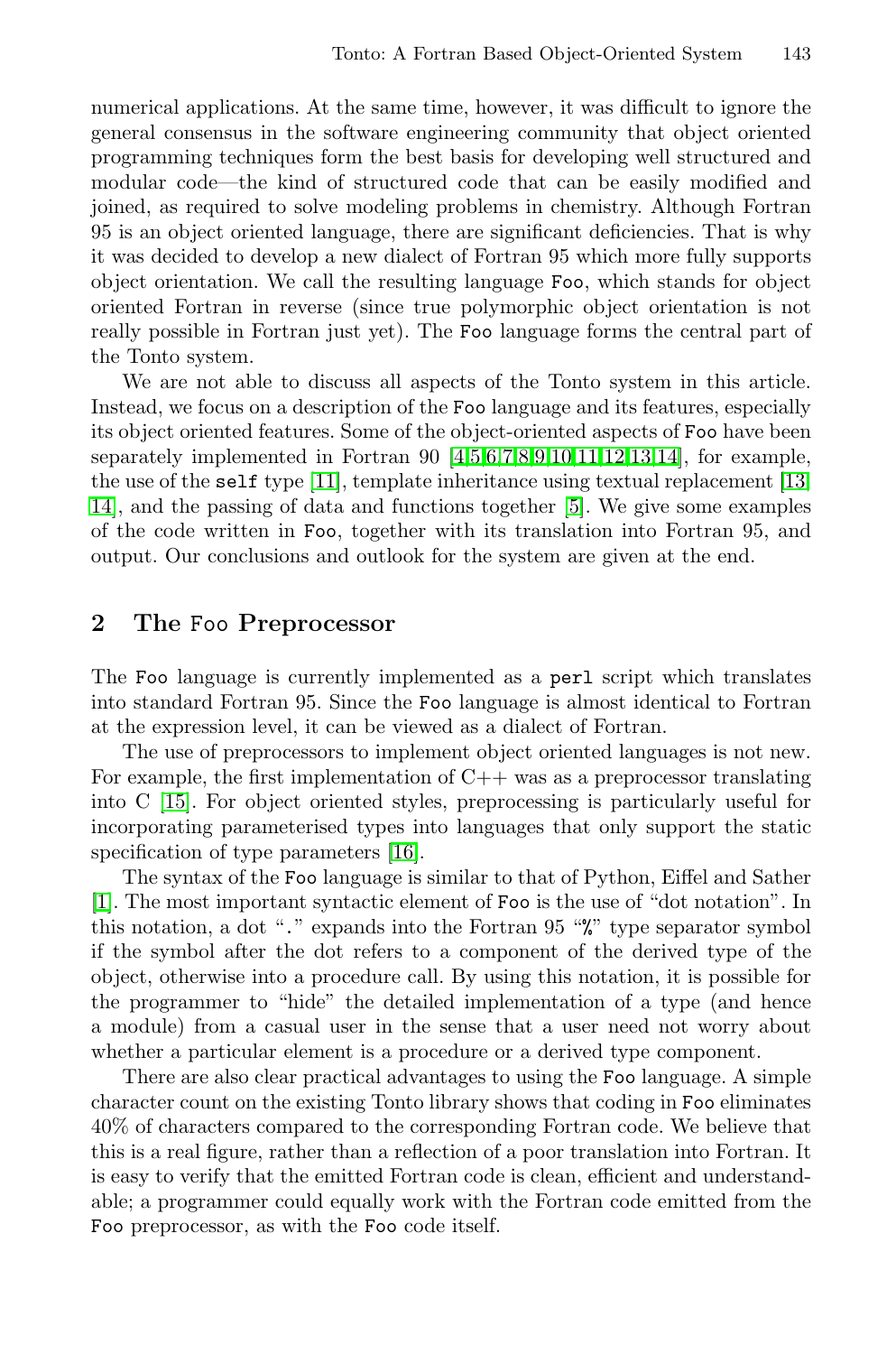The following is a brief description and discussion of the features of the Foo preprocessor.

- **Dot notation**. Dot notation, as used in most object oriented programming languages, mostly eliminates the need for call statements.
- **–** HTML **and other code documentation facilities**. A translator automatically generates HTML documentation from the source code, which is fully cross-referenced. Syntax highlighting and routine cross-referencing are also provided for the vim editor.
- **Automatic inclusion of** use**'d modules**. The Foo language automatically generates a list of the modules required by a particular program or module, and the routines needed from those modules. This greatly alleviates the maintenance burden from the programmer, and can reduce the compilation resources for complex modules.
- **Automatic** self **variable inclusion, and rudimentary closures**. The Foo preprocessor automatically inserts variable self as the first dummy argument for every procedure in a module. The type of self is of the same kind as that described by the module. This automatic mechanism can be suppressed if desired. Such "selfless" procedures are typically passed to other procedures (they may be, for instance, procedures used for numerical integration). Even though the self variable does not appear explicitly as a procedure argument in a selfless procedure, it may be stored temporarily as a module variable (typically called saved\_self) at the point of the procedure call, and then passed to a local self variable as the first executable statement within the selfless routine. By this mechanism, the state of the function at the point of call can be stored i.e. this becomes a way to define functions with partially evaluated arguments (such notion is called a "closure", or "lambda expression" in the Lisp or Scheme languages).
- **Overloading and interface files**. Procedures with exactly the same name can be written within a particular module, provided that they can be distinguished by their call signature. The interface file required for this overloading is automatically generated.
- **Multiple template inheritance**. Foo allows a textual inheritance mechanism for modules based on derived types which are built as compositions of other, simpler derived types; and also for modules which are related to one another by a dependence on a type parameter (for example, matrices of real and complex numbers). This mechanism is not restricted to inheriting code from a single module.
- **Automated build procedure**. The build procedure for automatically takes account of the dependencies generated through the inheritance mechanism, and solves the problem of cascading module compilation [\[17\]](#page-9-0), greatly reducing compilation times.
- **Preconditions, postconditions, and error management facilities**. Preconditions and postconditions can be placed at the beginning and end of procedures to ensure that the minimum requirements for a routine to perform its task correctly are met. This "design-by-contract" style greatly helps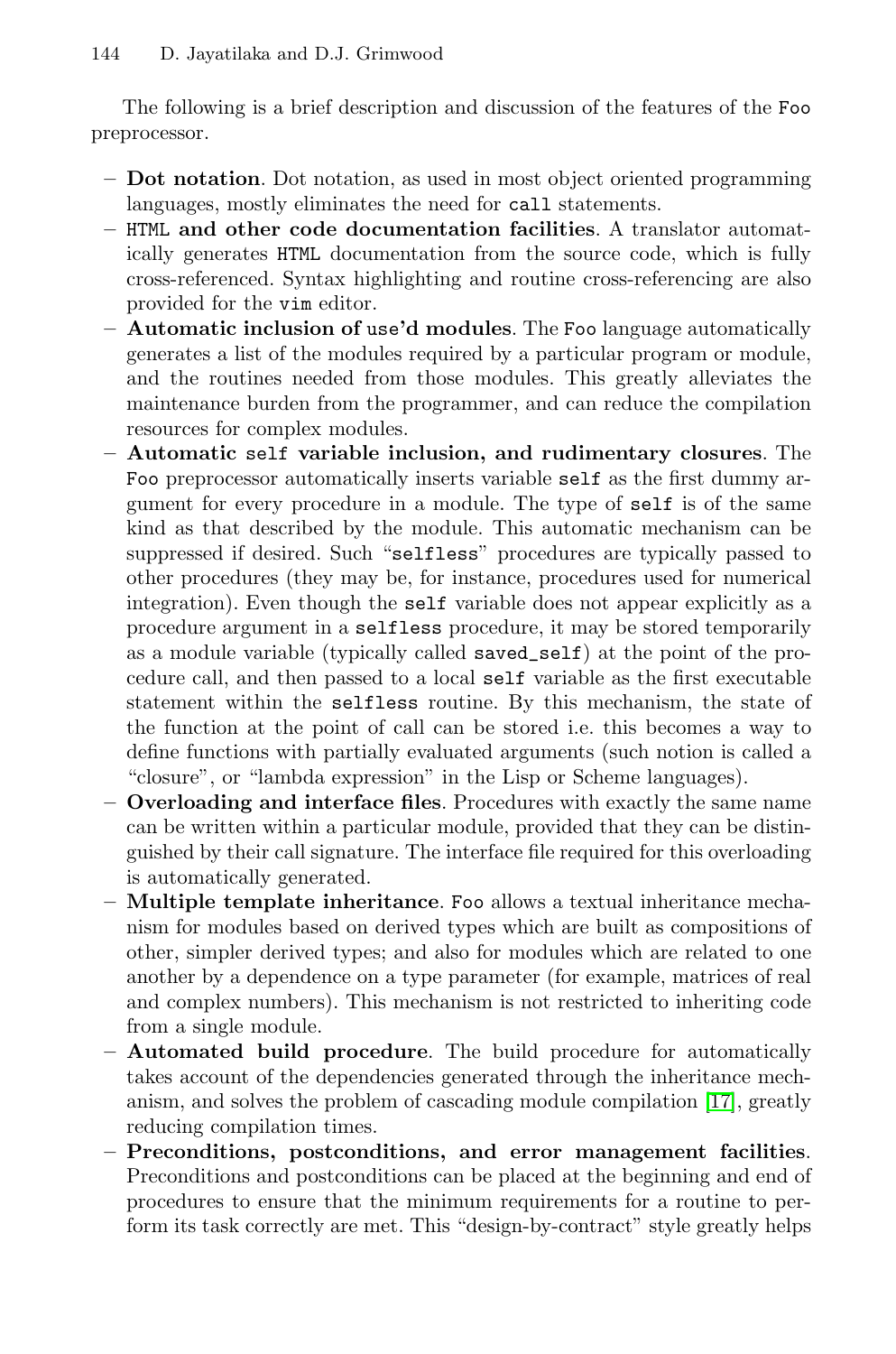in reducing run-time errors. If an error is detected during program execution, a traceback of the call stack may elucidate where it happened. These features can be disabled or enabled when the program is compiled.

- **Memory management facilities**. Fortran 95 offers dynamic memory allocation method and pointers, but this can lead to memory leaks. Foo can automatically check if a procedure is memory conserving, unless specifically marked leaky. A running total of allocated memory can be printed out during program execution to trace routines where unintentional memory leaks and sinks occur. This facility can be enabled or disabled when the program is compiled.
- **Well defined input syntax**. The Tonto system defines a (BNF) syntax for input file format, which can be used both for control of program execution and for data interchange. Code tools are provided for this through the Foo inheritance mechanism. An automatic mechanism is provided whereby unrecognised input file syntax generates an error message listing the keywords allowed at that point. This greatly facilitates debugging input files when used with the manual.
- **Conditional compilation of** pure **and** elemental **routines**. Fortran 95 disallows write statements within procedures which are pure or elemental, a great annoyance for testing purposes. Foo code can be conditionally compiled with or without these keywords.
- **Automatic** end **keyword completion**. The end keyword can be used to stand for any of the usual block termination words: end program, end module, end subroutine, end function, end if, end do, end interface, end select, end type, end forall. This encourages the use of indentation. Programmers may choose not to use this feature, and can insert the keywords for themselves.
- **Automatic** subroutine **and** function **detection**. The Foo language automatically inserts subroutine and function keywords, to eliminate typing.
- **Protection against changes in the language elements**. The Foo preprocessor represents a minimal approach to object oriented programming, and it is conceivable that it may be translated into a language other than Fortran 95 at a future date. There is also the possibility of translation into more than one language. For example, automatic translation into the Python language may be considered, for "high level" objects.

# **3 Examples of the Tonto System**

### **3.1 A Short Program Using Some Tonto Modules**

Figure [1](#page-4-0) presents a sample program written in Foo, which makes use of the TEXTFILE, REALMAT, and GAUSSIAN2 modules. These modules are concerned with, respectively, text file manipulation, real matrix operations, and pairs of gaussian functions (especially quantum mechanical integrals). The corresponding Fortran 95 source emitted by the Foo preprocessor is shown in Figure [2.](#page-5-0) The output for the program is shown in Figure [3.](#page-6-0)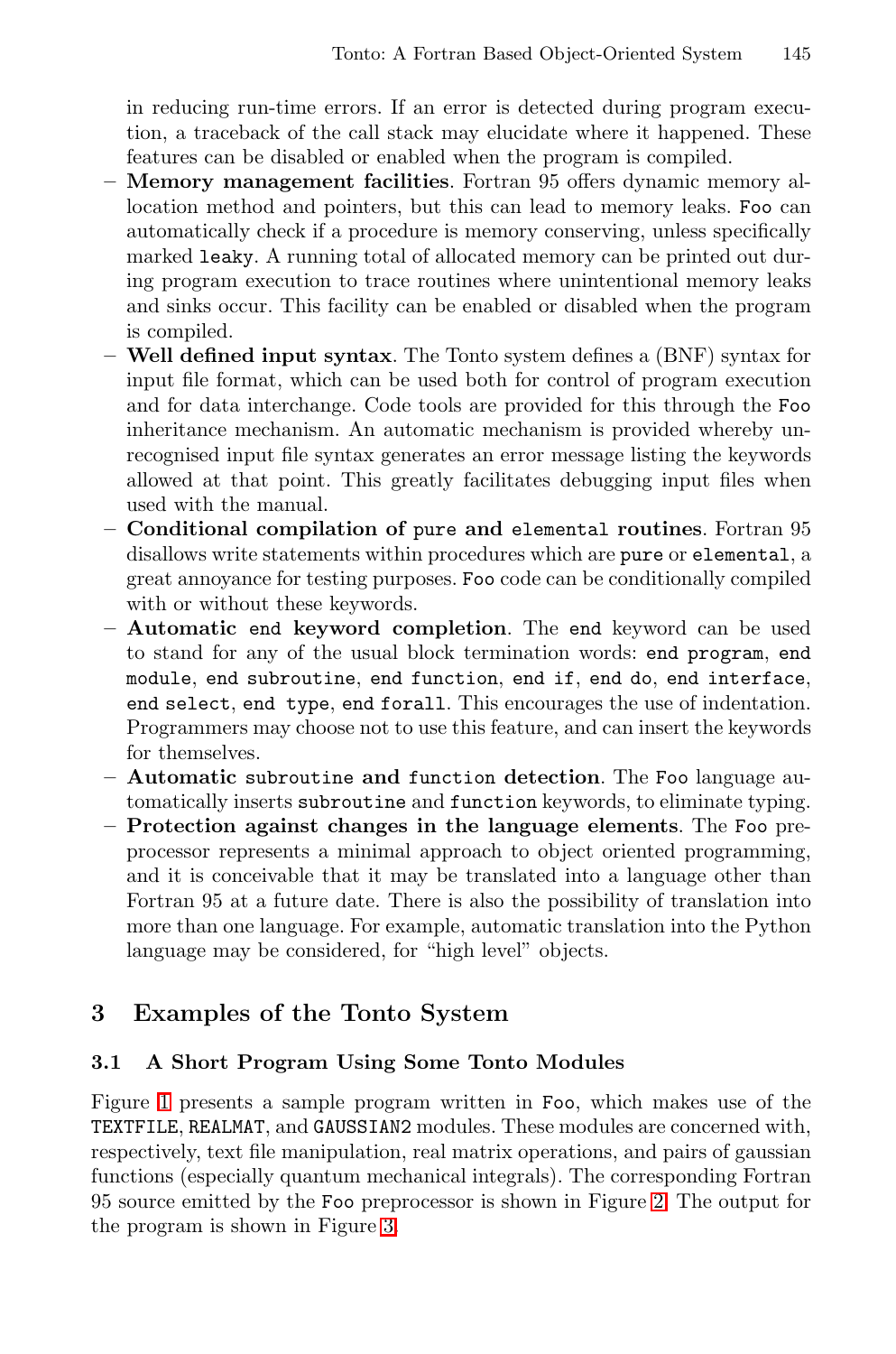```
program run_example
   implicit none
   g :: GAUSSIAN2 ! A GAUSSIAN2 object<br>S :: REALMAT* ! A pointer to a real
                         ! A pointer to a real matrix
   tonto.initialize ! Tonto system accounting (memory, call stack)
  stdout.create_stdout ! Create the "stdout" file
   stdout.open ! Open it.
  tonto.set_error_output_file(stdout)
   stdout.flush
   stdout.text("First, define a gaussian pair ...")
   g.set(l_a=0,pos_a=[0.0d0,0.0d0,0.0d0],ex_a=0.3d0, &
         l_b=1,pos_b=[0.0d0,0.0d0,0.1d0],ex_b=0.5d0)
   g.put <br>stdout.flush ! Observe dot notati
                             ! Observe dot notation access to "g"
   stdout.show("The position of the first gaussian is ",g.a.pos)
stdout.show("The exponent of the first gaussian is ",g.a.ex)
  stdout.flush
  stdout.text("Change the precision of the output to 3 decimal")
   stdout.text("places, and a field width of 8 characters")
   stdout.set_real_precision(3)
   stdout.set_real_width(8)
  stdout.flush
   stdout.text("Analytically evaluate the nuclear attraction")
  stdout.text("integrals for gaussian pair assuming the nucleus")
   stdout.text("of unit charge is at (0,1,0) :- ")
   stdout.flush
   g.make_nuclear_attraction_ints(S,c=[0.0d0,1.0d0,0.0d0])
   stdout.put(S)
   tonto.report
end
```
**Fig. 1.** An example program written in Foo source code and making use of a number of Tonto modules

The first observation is that the Foo source code is much shorter than the corresponding Fortran 95 code. The main reason for this is the insertion of the use statements. There is also a minor code reduction coming from the fact that call statements are not used. Although this is only a minor issue, the call syntax of Fortran 95 often causes great annoyance for those accustomed to more modern languages. Unfortunately, such stylistic trivialities greatly affect the popularity of a language.

The declaration of variables is also elegant: the rather verbose Fortran 95 type keyword is removed and replaced by a convention of using uppercase macros for the type. The use of macros also hides the distinction between intrinsic and derived types. This is important for in the case that Foo would be translated into a language other than Fortran, where such distinctions do not exist. Pointer attributes are represented by a star character after the type, a feature that should be familiar to C programmers. In Foo, the declaration order for variables and their attributes is reversed compared to Fortran 95. This style follows the philosophy of an assignment operation — except we are assigning a type rather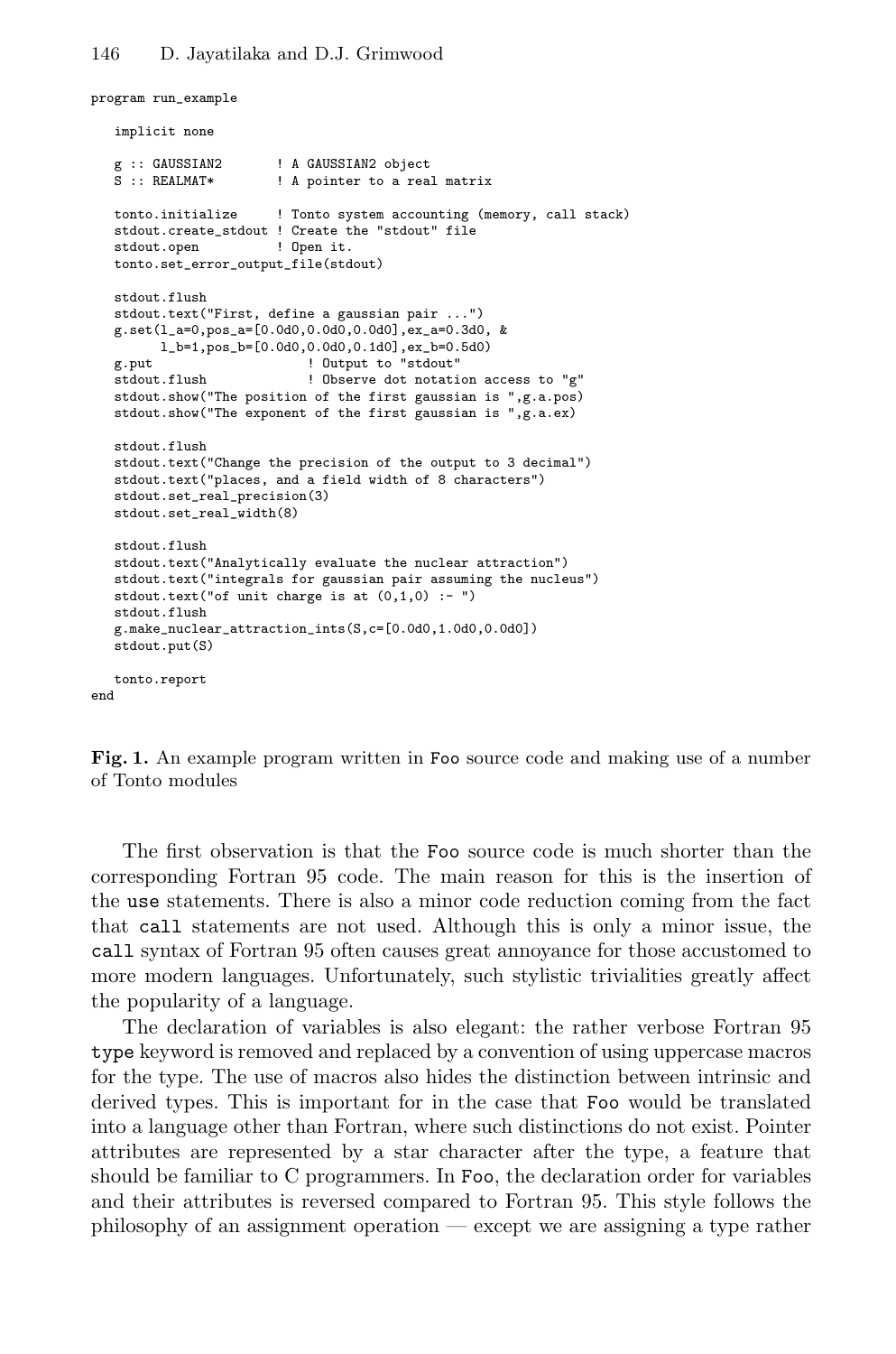```
use TYPES_MODULE
  use SYSTEM_MODULE
  use TEXTFILE_MODULE, only: stdin
  use TEXTFILE_MODULE, only: stdout
   use TEXTFILE_MODULE, only: set_real_width_
  use TEXTFILE_MODULE, only: put_
  use TEXTFILE_MODULE, only: text_
  use TEXTFILE_MODULE, only: open_
  use TEXTFILE_MODULE, only: create_stdout_
  use TEXTFILE_MODULE, only: flush_
   use TEXTFILE_MODULE, only: set_real_precision_
  use TEXTFILE_MODULE, only: show_
  use GAUSSIAN2_MODULE, only: put_
  use GAUSSIAN2_MODULE, only: make_nuclear_attraction_ints_
  use GAUSSIAN2_MODULE, only: set_
  use GAUSSIAN_MODULE, only: n_comp_
   use REALMAT_MODULE, only: create_
   implicit none
   type(gaussian2_type) ::g!A type(gaussian2_type) object
  real(8), dimension(:,:), pointer ::S!A pointer to a real matrix
  call initialize_(tonto) ! Tonto system accounting (memory, call stack)
   call create_stdout_(stdout) ! Create the "stdout" file
  call open_(stdout) ! Open it.
  call set_error_output_file_(tonto,stdout)
   call flush_(stdout)
   call text_(stdout,"First, define a gaussian pair ...")
   call set_(g,l_a=0,pos_a=(/0.0d0,0.0d0,0.0d0/),ex_a=0.3d0, &
   1_b=1, pos_b=(0.0d0,0.0d0,0.1d0/), ex_b=0.5d0)<br>call put_(g) <br> 0utput to "stdou
                                   ! Output to "stdout"
   call flush_(stdout) ! Observe dot notation access to "g"
   call show_(stdout,"The position of the first gaussian is ",g%a%pos)
   call show_(stdout,"The exponent of the first gaussian is ",g%a%ex)
  call flush_(stdout)
  call text_(stdout,"Change the precision of the output to 3 decimal")
  call text_(stdout,"places, and a field width of 8 characters")
  call set_real_precision_(stdout,3)
  call set_real_width_(stdout,8)
  call flush_(stdout)
  call text_(stdout,"Analytically evaluate the nuclear attraction")
  call text_(stdout,"integrals for gaussian pair assuming the nucleus")
  call text_(stdout,"of unit charge is at (0,1,0) :-")
   call flush_(stdout)
   call make_nuclear_attraction_ints_(g,S,c=(/0.0d0,1.0d0,0.0d0/))
   call put_(stdout,S)
  call report_(tonto)
end program
```
<span id="page-5-0"></span>program run\_example

**Fig. 2.** The Fortran 95 source generated by the Foo preprocessor, corresponding to the source code in Figure [1](#page-4-0)

than a value. Procedures in Foo have a similar attribute declaration style (see Figure [4\)](#page-7-0).

Note that in the Fortran 95 source, every routine has an underscore character appended relative to the corresponding Foo routine. These underscored rou-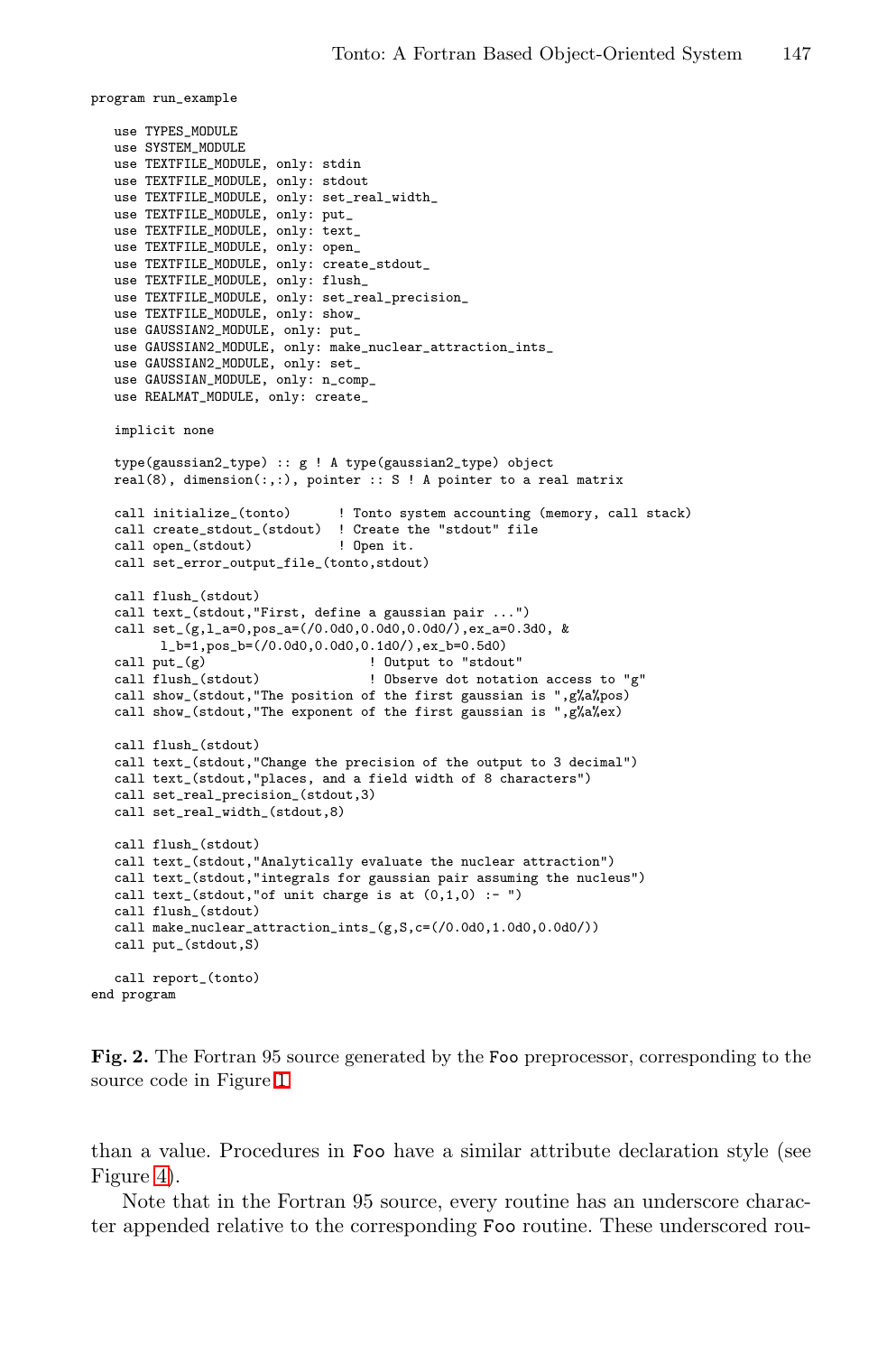```
First, define a gaussian pair ...
GAUSSIAN2:
l_a = 0<br>l_b = 1l_b =<br>pos_a =
         0.000000 0.000000 0.000000
\overline{p}os_b = 0.000000 0.000000 0.100000<br>ex_a = 0.300000
ex_{a} = 0.300000<br>ex_{b} = 0.5000000.500000
The position of the first gaussian is 0.000000 0.000000 0.000000
The exponent of the first gaussian is 0.300000
Change the precision of the output to 3 decimal
places, and a field width of 8 characters
Analytically evaluate the nuclear attraction
integrals for gaussian pair assuming the nucleus
of unit charge is at (0,1,0) :-
                123
        1 0.000 1.651 -0.334
SYSTEM: Memory usage report:
Memory used = 110 Words<br>
Maximum memory used = 390718 Words
Maximum memory used
Memory blocks used = 3<br>Maximum memory blocks used = 14
Maximum memory blocks used =Call stack level = 0
Maximum call stack depth = 10
```
**Fig. 3.** Output corresponding to the programs in Figures [1](#page-4-0) and [2](#page-5-0)

tines have been overloaded. Generic Fortran 95 function interfaces (not shown) have been generated automatically by Foo when compiling the modules. Unfortunately, this method generates a very large number of generic names, and compilers have great difficulties to deal with the resulting name space. Foo can use another method to generate the generic names: it can prepend each routine name with the name of the module it belongs to. This greatly reduces the number of generic names which are the same, and consequently reduces compilation requirements. Unfortunately, the names generated by this method are often long and exceed the standard length of 31 characters. This restriction will be alleviated in the Fortran 2000 standard when 63 characters. Some compilers already allow long character names.

Note how the dot notation operates: if the Foo code refers to a routine, then the corresponding code expands into a procedure call, but if the dot refers to a type component, the corresponding Fortran code uses a % symbol. From the Foo programmer's perspective, there is no difference between the two. Thus, the internal type structure of the module can be changed without affecting the code which uses it: functions can replace type components and vice-versa. (Of course, in high performance applications, one must be careful about unnecessary use of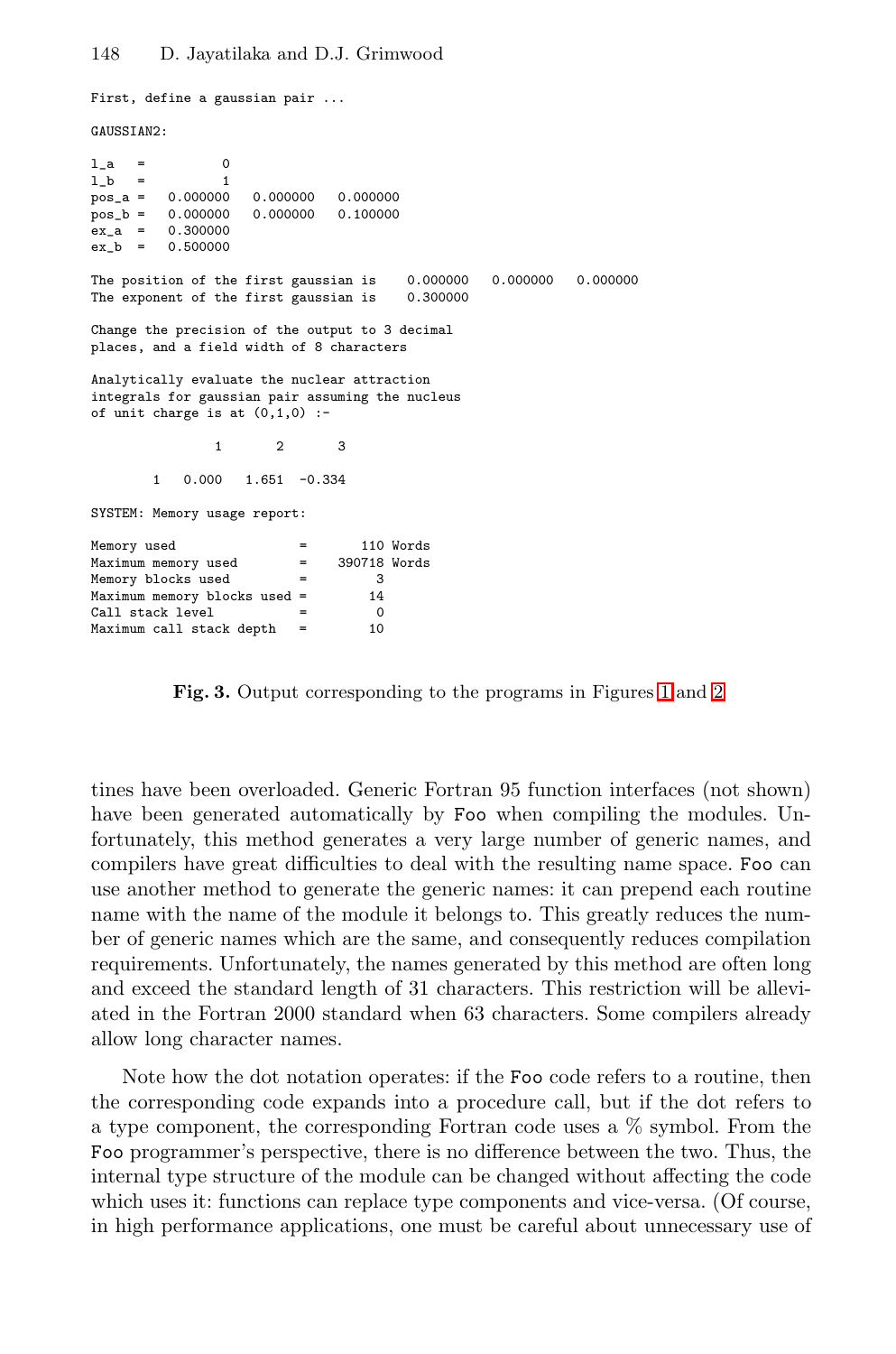<span id="page-7-0"></span>function calls, so although the calling code will work, it will probably need to be rewritten for fast execution).

Memory management is dealt with largely automatically by the system. The allocate and deallocate routines are replaced in the Tonto system by create and destroy routines. The amount of memory, and which routines are called by the system, are stored in the tonto system variable. A printout of the call stack is available at any point in the program (provided that support for this feature was compiled into it, as an option). In principle, profiling features could also be incorporated, but we have not yet done so. At the end of the program, we print out details of the statistics of memory use.

The style of the code is also very important – perhaps as important as the use of object based techniques. Long descriptive names are used (up to 31 characters) and underscores are used liberally to make reading easier. Although typing these names can be annoying, there is a significant payoff in terms of clarity. The whole Tonto system is written this way.

```
append(value) ::: leaky
! Expands self and appends the single scalar "value" onto the end.
 self :: PTR
 value :: ELEMENT_TYPE, IN
 dim :: INT
 if (.destroyed) then; dim = 0
 else; dim = .dim
 end
 .expand(dim+1)
 self(dim+1) = valueend
```
**Fig. 4.** Foo source for appending a scalar value to an array, appearing in the INTRINSICVEC module. Notice the type parameter ELEMENT TYPE

```
append(value) ::: leaky, get_from(INTRINSICVEC)
! Expands self and appends the single scalar "value" onto the end.
 self :: PTR
  value :: ELEMENT_TYPE, IN
end
```
**Fig. 5.** Inherited Foo source for appending a string value to a string array, appearing in the STRVEC module. ELEMENT TYPE has the value STR in this module

#### **3.2 A Short Example of Template Inheritance**

Figure 4 shows a code fragment for appending an element to a vector, and makes use of the predefined type parameter ELEMENT TYPE. This code appears in the INTRINSICVEC "virtual" module – a module which is not compiled, but comprises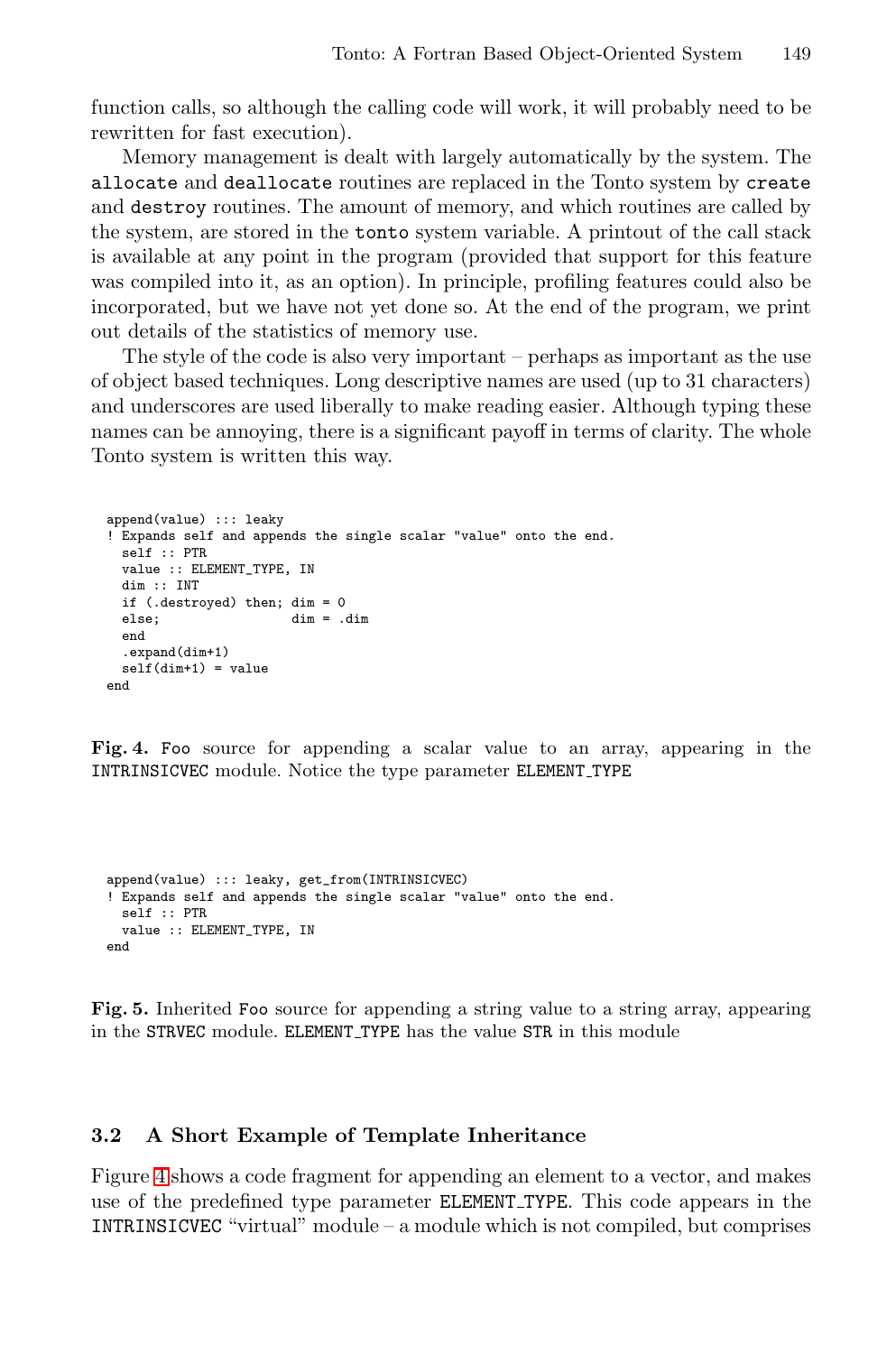<span id="page-8-0"></span>routines that are "inherited" by other modules. Such modules are called "virtual classes", "abstract types" , or "template classes" in other languages. Figure [5](#page-7-0) shows how the inclusion of this code is effected in the STRVEC module, a module concerned with one dimensional arrays of strings. In this module, ELEMENT TYPE is replaced by the type STR, which is the type corresponding to an element of the array of type STRVEC. Notice the use of the get\_from procedure attribute in Foo. The leaky attribute indicates that a memory leak occurs in the routine (a warning message will not be generated in this case). Code is inherited only if the routine signatures are identical. Notice also that the body of the routine in the STRVEC module is absent. The source code from INTRINSICVEC is inserted verbatim.

## **4 Concluding Remarks**

There are, of course, a number of ways to improve the Foo language. The syntax of the parameterised type and template inheritance mechanism could be refined. We have also noted that with very large modules, compile times can be very long. Clearly, some syntax for *submodules* needs to be defined, such as has been recommended by the Fortran standards body [\[18\]](#page-9-0). The preprocessor code itself is a rather ad-hoc perl script: a proper parser-generator should probably be written, perhaps using the RecDescent package [\[19\]](#page-9-0). Due to the similarity of Foo and Fortran, we have not attempted a full BNF syntax specification yet, but this should be done.

Despite these problems, we believe the Foo language offers a seamless way to take almost full advantage of the latest Fortran 2000 standard, and features beyond it, without waiting for vendors to produce compilers that adequately support the new standard  $-$  a development that may be 5 years or more away.

### **References**

- 1. B. Meyer. Object-Oriented Software Construction. Prentice Hall, Inc., second edition, 1997.
- 2. J. J. P. Stewart. MOPAC 2002. Fujitsu Limited, Tokyo, Japan, 1999.
- 3. Æ. Frisch and M. J. Frisch. Gaussian 98 User's Reference. Gaussian, Inc., Pittsburgh PA, second edition, 1999.
- 4. B. J. Dupee. Object oriented methods using fortran 90. ACM Fortran Forum, 13:21–30, 1994.
- 5. R. Lutowski. Object-oriented software development with traditional languages. ACM Fortran Forum, 14:13–18, 1995.
- 6. C. D. Norton, V. K. Decyk, and B. K. Szymanski. On parallel object oriented programming in fortran 90. ACM SIGAPP Applied Computing Review, 4:27–31, 1996.
- 7. C. D. Norton, V. K. Decyk, and B. K. Szymanski. High performance objectoriented programming in fortran 90. In Proc. Eighth SIAM Conference on Parallel Processsing for Scientific Computing, March 1997.